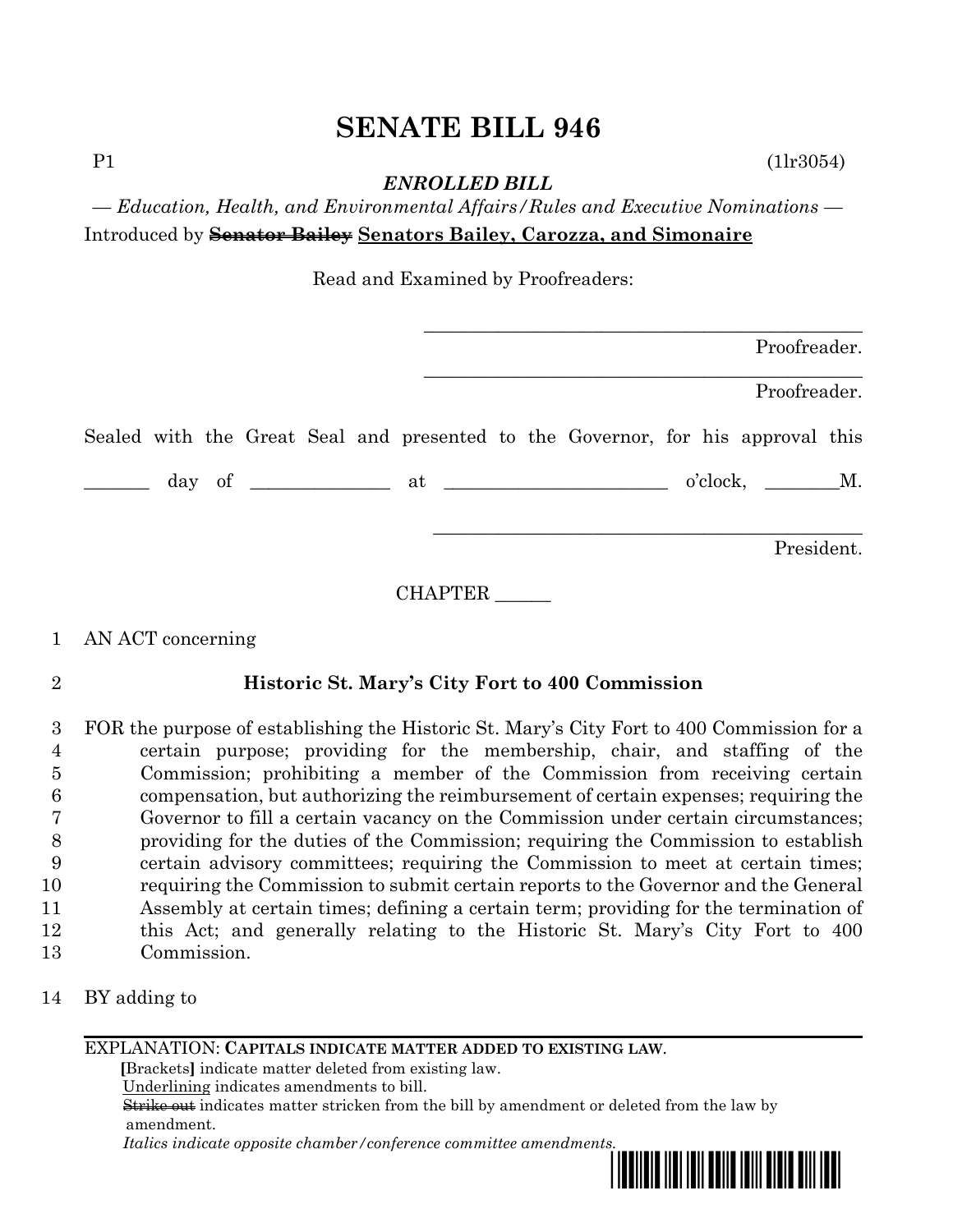| <b>SENATE BILL 946</b> |
|------------------------|
|                        |

 Article – State Government Section 9–3301 through 9–3307 to be under the new subtitle "Subtitle 33. Historic St. Mary's City Fort to 400 Commission" Annotated Code of Maryland (2014 Replacement Volume and 2020 Supplement) Preamble WHEREAS, In 1634, the settlers who founded Maryland landed at St. Clements Island aboard the Ark and the Dove, before establishing the colony at St. Mary's City; and WHEREAS, It is appropriate for the State of Maryland to plan and conduct observances marking the 400th anniversary of the founding of Maryland in 2034; and WHEREAS, As Maryland's first settlement and first capital, Historic St. Mary's City will play an important role in leading these observances; and WHEREAS, It is in the interest of Marylanders to provide for appropriate activities to commemorate and maximize the understanding of residents and visitors about the founding of Maryland and its meaning to Marylanders, particularly of Maryland's leadership in establishing the principle of religious toleration; and WHEREAS, The General Assembly desires that these events be carried out in a historically accurate, inclusive, cohesive, and dignified manner and desires to create a coordinating mechanism to ensure efficiency and to advise the Governor and the General Assembly of how best to observe this anniversary across our State; now, therefore, SECTION 1. BE IT ENACTED BY THE GENERAL ASSEMBLY OF MARYLAND, That the Laws of Maryland read as follows: **Article – State Government SUBTITLE 33. HISTORIC ST. MARY'S CITY FORT TO 400 COMMISSION. 9–3301. IN THIS SUBTITLE, "COMMISSION" MEANS THE HISTORIC ST. MARY'S CITY FORT TO 400 COMMISSION. 9–3302. (A) THERE IS A HISTORIC ST. MARY'S CITY FORT TO 400 COMMISSION. (B) THE PURPOSE OF THE COMMISSION IS TO PLAN, PRODUCE, AND FACILITATE MATERIALS, EVENTS, AND ACTIVITIES TO COMMEMORATE THE 400TH ANNIVERSARY OF THE FOUNDING OF MARYLAND.**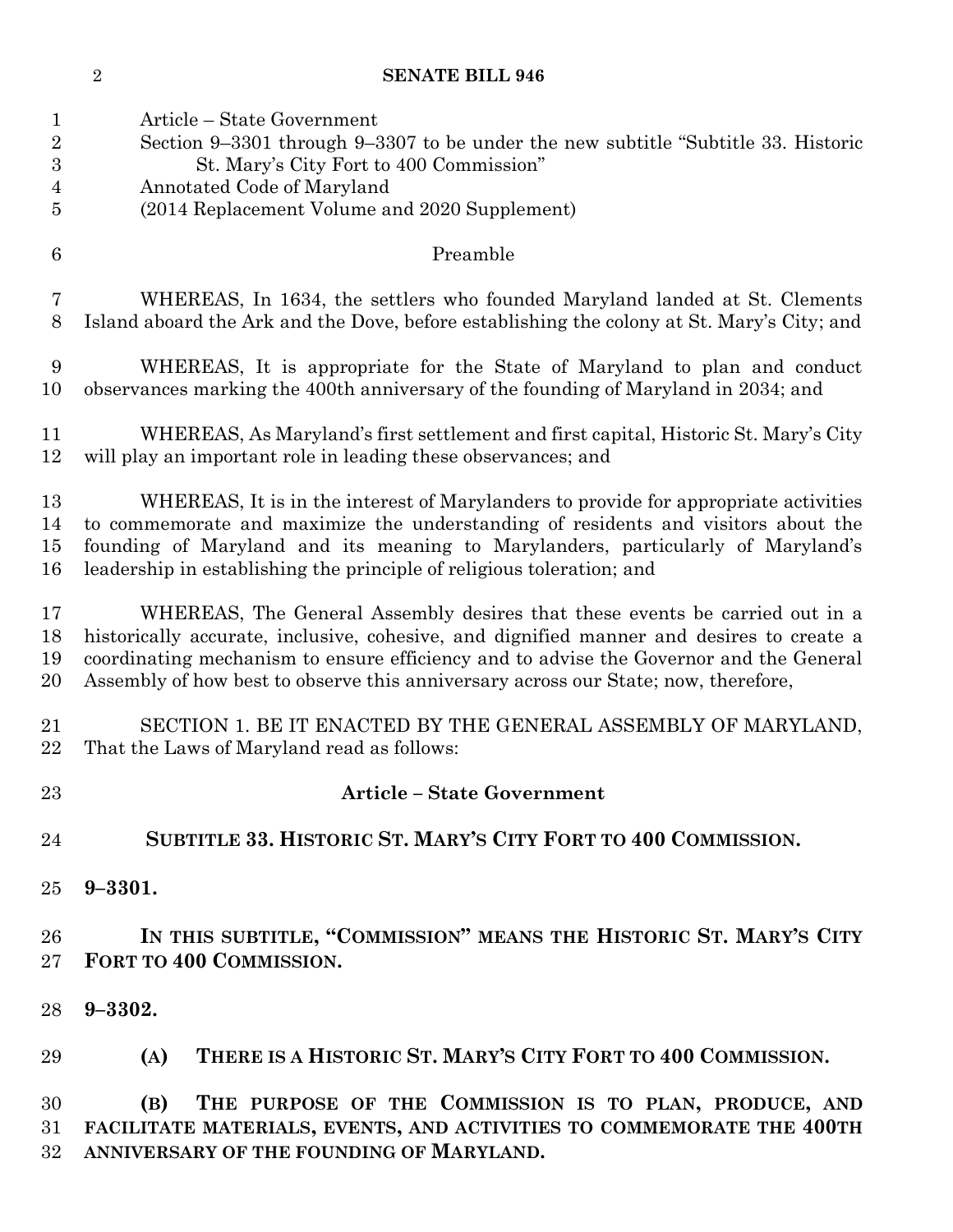**9–3303. (A) THE COMMISSION CONSISTS OF THE FOLLOWING MEMBERS: (1) THE PRESIDENT OF THE SENATE; (2) THE SPEAKER OF THE HOUSE; (3)** *(1)* **ONE MEMBER** *TWO MEMBERS* **OF THE SENATE OF MARYLAND, APPOINTED BY THE PRESIDENT OF THE SENATE; (4)** *(2)* **ONE MEMBER** *TWO MEMBERS* **OF THE HOUSE OF DELEGATES, APPOINTED BY THE SPEAKER OF THE HOUSE; (5)** *(3)* **THE SECRETARY OF BUDGET AND MANAGEMENT OR THE SECRETARY'S DESIGNEE; (6)** *(4)* **THE SECRETARY OF COMMERCE OR THE SECRETARY'S DESIGNEE; (7)** *(5)* **THE SECRETARY OF NATURAL RESOURCES OR THE SECRETARY'S DESIGNEE; (8)** *(6)* **THE SECRETARY OF PLANNING OR THE SECRETARY'S DESIGNEE; (9)** *(7)* **THE SECRETARY OF TRANSPORTATION OR THE SECRETARY'S DESIGNEE; (10)** *(8)* **ONE REPRESENTATIVE OF THE MARYLAND COMMISSION ON INDIAN AFFAIRS; (11)** *(9)* **ONE REPRESENTATIVE OF THE MARYLAND COMMISSION ON AFRICAN AMERICAN HISTORY AND CULTURE; (12)** *(10)* **ONE REPRESENTATIVE OF THE HISTORIC ST. MARY'S CITY COMMISSION; (13) ONE REPRESENTATIVE OF ST. MARY'S COLLEGE OF MARYLAND; (14)** *(11)* **ONE REPRESENTATIVE OF THE MARYLAND REDISCOVERY 400 INITIATIVE; AND**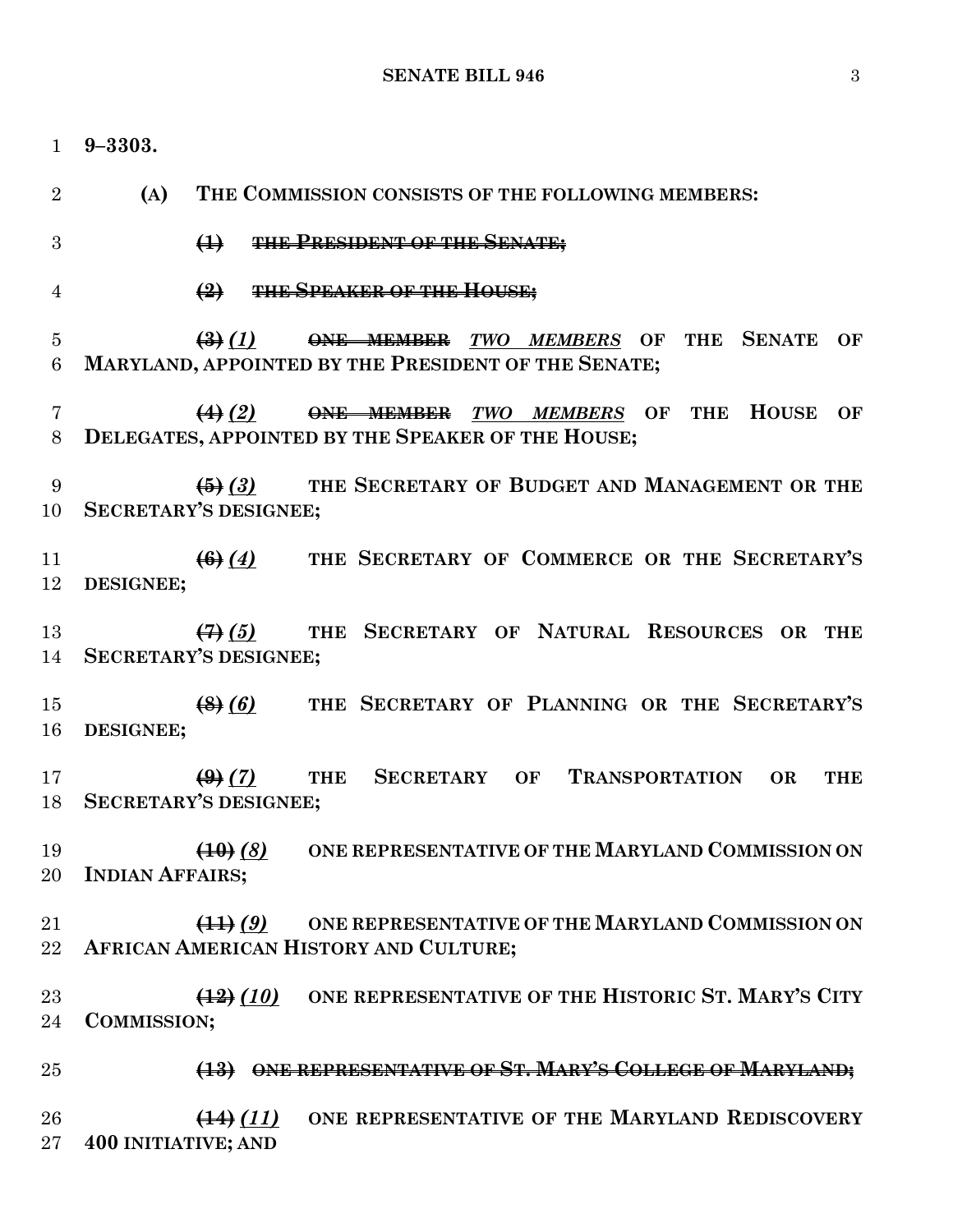**(15)** *(12)* **FIVE MEMBERS WITH RELEVANT INTEREST OR EXPERTISE, APPOINTED BY THE GOVERNOR.**

 **(B) TO THE EXTENT PRACTICABLE, THE MEMBERSHIP OF THE COMMISSION AND ANY ADVISORY COMMITTEES ESTABLISHED IN ACCORDANCE WITH § 9–3305 OF THIS SUBTITLE SHALL BE REPRESENTATIVE OF THE DIVERSE COMMUNITIES AND REGIONS WITHIN THE STATE.**

**(C) THE GOVERNOR SHALL DESIGNATE THE CHAIR OF THE COMMISSION.**

 **(D) THE DIVISION OF TOURISM, FILM, AND THE ARTS SHALL PROVIDE STAFF FOR THE COMMISSION, ASSISTED BY THE MARYLAND HISTORICAL TRUST AND THE MARYLAND STATE ARCHIVES.**

**(E) A MEMBER OF THE COMMISSION:**

 **(1) MAY NOT RECEIVE COMPENSATION AS A MEMBER OF THE COMMISSION; BUT**

 **(2) IS ENTITLED TO REIMBURSEMENT FOR EXPENSES UNDER THE STANDARD STATE TRAVEL REGULATIONS, AS PROVIDED IN THE STATE BUDGET.**

**(F) A VACANCY ON THE COMMISSION SHALL BE FILLED BY THE GOVERNOR.**

**9–3304.**

**THE COMMISSION SHALL:**

 **(1) COORDINATE THE PLANNING AND IMPLEMENTATION OF ACTIVITIES AND EVENTS TO COMMEMORATE THE 400TH ANNIVERSARY OF THE FOUNDING OF MARYLAND;**

 **(2) PROMOTE THE IDENTIFICATION, DOCUMENTATION, AND PRESERVATION OF HISTORICAL AND CULTURAL RESOURCES RELATED TO THE FOUNDING OF MARYLAND;**

 **(3) ASSIST IN PROTECTING, IMPROVING, AND DEVELOPING EXISTING EDUCATIONAL AND INTERPRETIVE INSTITUTIONS, SITES, AND MUSEUMS IN PROMOTING THE 400TH ANNIVERSARY OF THE FOUNDING OF MARYLAND;**

 **(4) ENSURE DEVELOPMENT OF A MODEL SOCIAL STUDIES CURRICULUM ON THE FOUNDING OF MARYLAND;**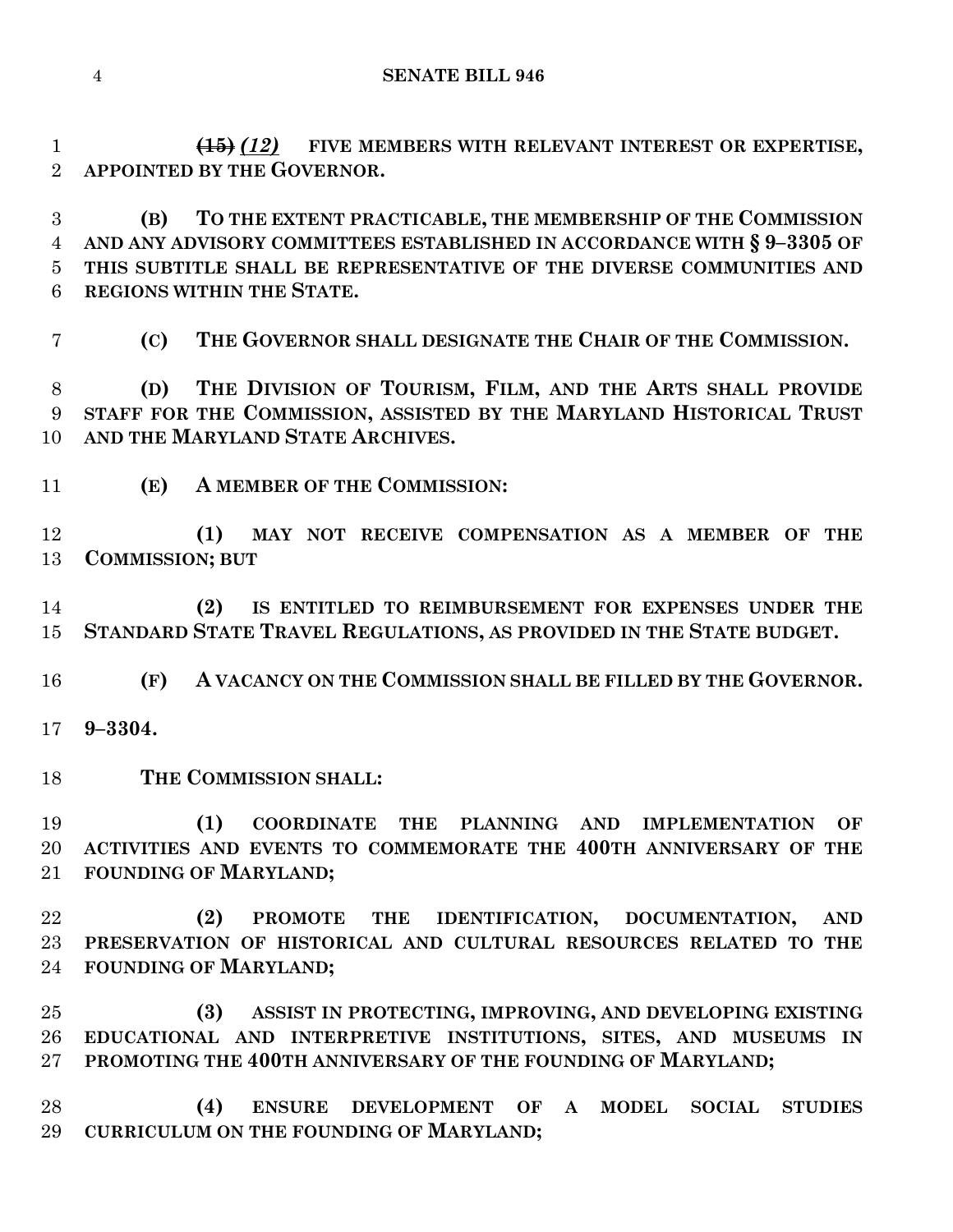#### **SENATE BILL 946** 5

 **(5) PROMOTE NATIONALLY AND INTERNATIONALLY THE COMMEMORATION OF THE 400TH ANNIVERSARY OF THE FOUNDING OF MARYLAND;**

 **(6) ENSURE THAT COMMEMORATIVE ACTIVITIES, EVENTS, AND PRODUCTS PROVIDE LASTING VALUE AND PUBLIC BENEFITS BEYOND THE CELEBRATION OF THE 400TH ANNIVERSARY OF THE FOUNDING OF MARYLAND;**

 **(7) SECURE SUPPORT AND FINANCIAL RESOURCES TO IMPLEMENT EVENTS AND ACTIVITIES PLANNED AND ASSISTED BY THE COMMISSION, INCLUDING THE FORMATION OF AN APPROPRIATE LEGAL ENTITY;**

 **(8) PROVIDE LEADERSHIP FOR AND COORDINATE ECONOMIC DEVELOPMENT OPPORTUNITIES IN AND AROUND ST. MARY'S CITY TO PROMOTE THE REGION FOR FUTURE GENERATIONS; AND**

 **(9) PERFORM OTHER ACTIONS NECESSARY TO CARRY OUT THE PURPOSES OF THE COMMISSION.**

**9–3305.**

 **(A) THE CHAIR OF THE COMMISSION SHALL ESTABLISH ADVISORY COMMITTEES RELATED TO:**

- **(1) DEVELOPMENT AND SPONSOR RELATIONS;**
- **(2) RESOURCE STEWARDSHIP AND VISITOR EXPERIENCE;**
- **(3) EDUCATION AND CURRICULUM;**
- **(4) PROGRAMS AND EVENTS;**
- **(5) TRANSPORTATION AND CAPITAL INFRASTRUCTURE;**
- **(6) COMMUNICATIONS AND MARKETING;**
- **(7) OPERATIONS AND MANAGEMENT; AND**

 **(8) ANY OTHER ASPECT OF THE COMMEMORATION OF THE 400TH ANNIVERSARY OF THE FOUNDING OF MARYLAND THAT THE CHAIR CONSIDERS NECESSARY.**

 **(B) (1) THE CHAIR OF THE COMMISSION SHALL APPOINT ADVISORY COMMITTEE MEMBERS WHO BROADLY REPRESENT PUBLIC AND PRIVATE INTERESTS.**